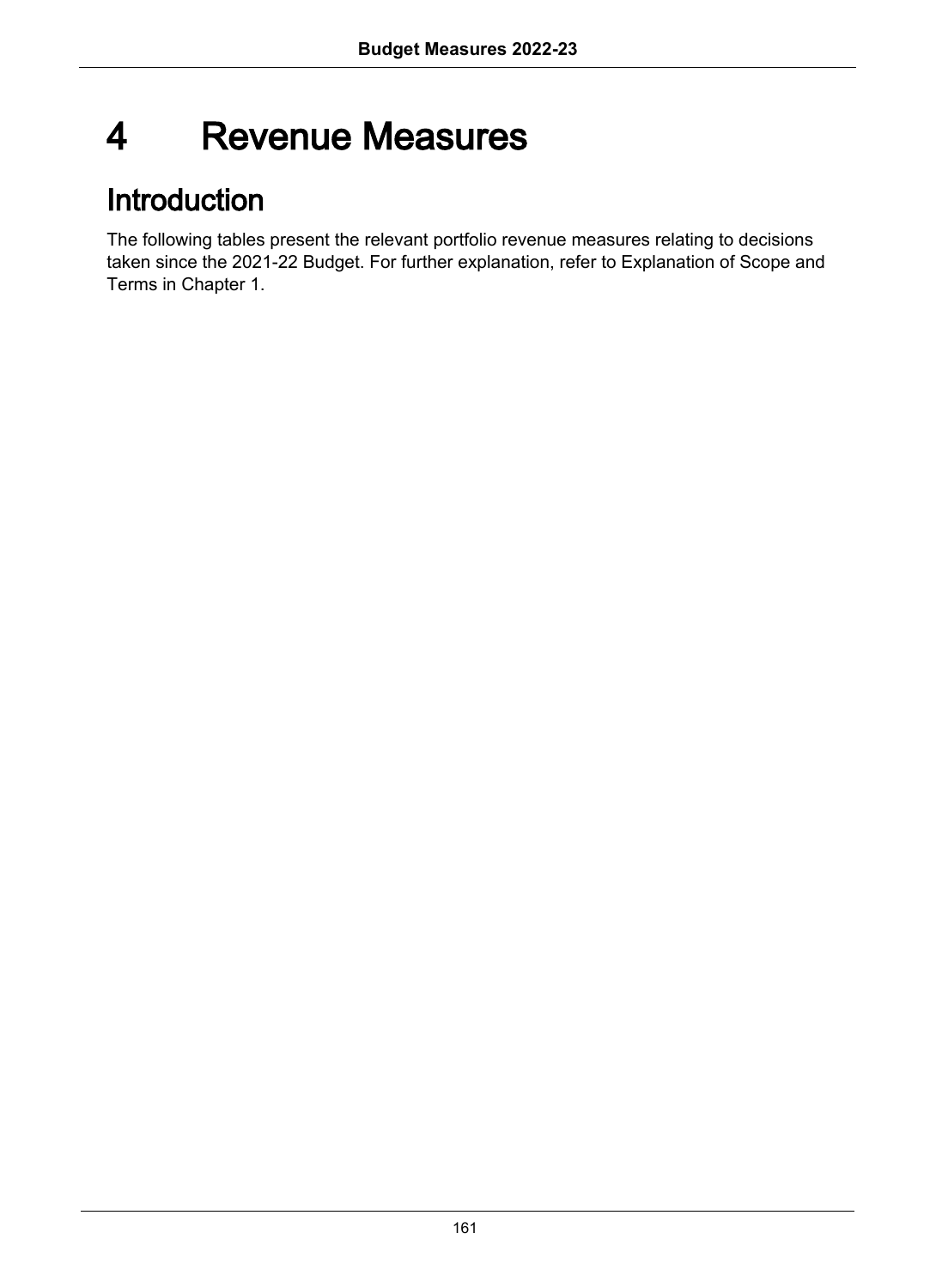## Department of Regional Development, Manufacturing and Water

|                                          | \$'000  | \$'000  | \$'000  | 2021-22 2022-23 2023-24 2024-25 2025-26<br>\$'000 | \$'000 |
|------------------------------------------|---------|---------|---------|---------------------------------------------------|--------|
| Drought Assistance and<br>Reform Package | $\cdot$ | $\cdot$ | $\cdot$ | . .                                               |        |

The government is providing relief of up to \$1.5 million in 2022-23 through the waiver of fees associated with an annual water licence invoice and applications for stock or domestic water licences. The waiver is available to primary producers in drought declared areas and those who have an individually droughted property.

The Drought Assistance and Reform Package is a total of up to \$79.6 million over 4 years from 2022-23 to support drought affected communities across the State (and \$150 million over 3 years from 2022-23 for drought preparedness and emergency drought assistance loans). Further details can be found in the Department of Resources section of this chapter and the Department of Agriculture and Fisheries and the Department of Energy and Public Works sections of Chapter 2 Expense measures.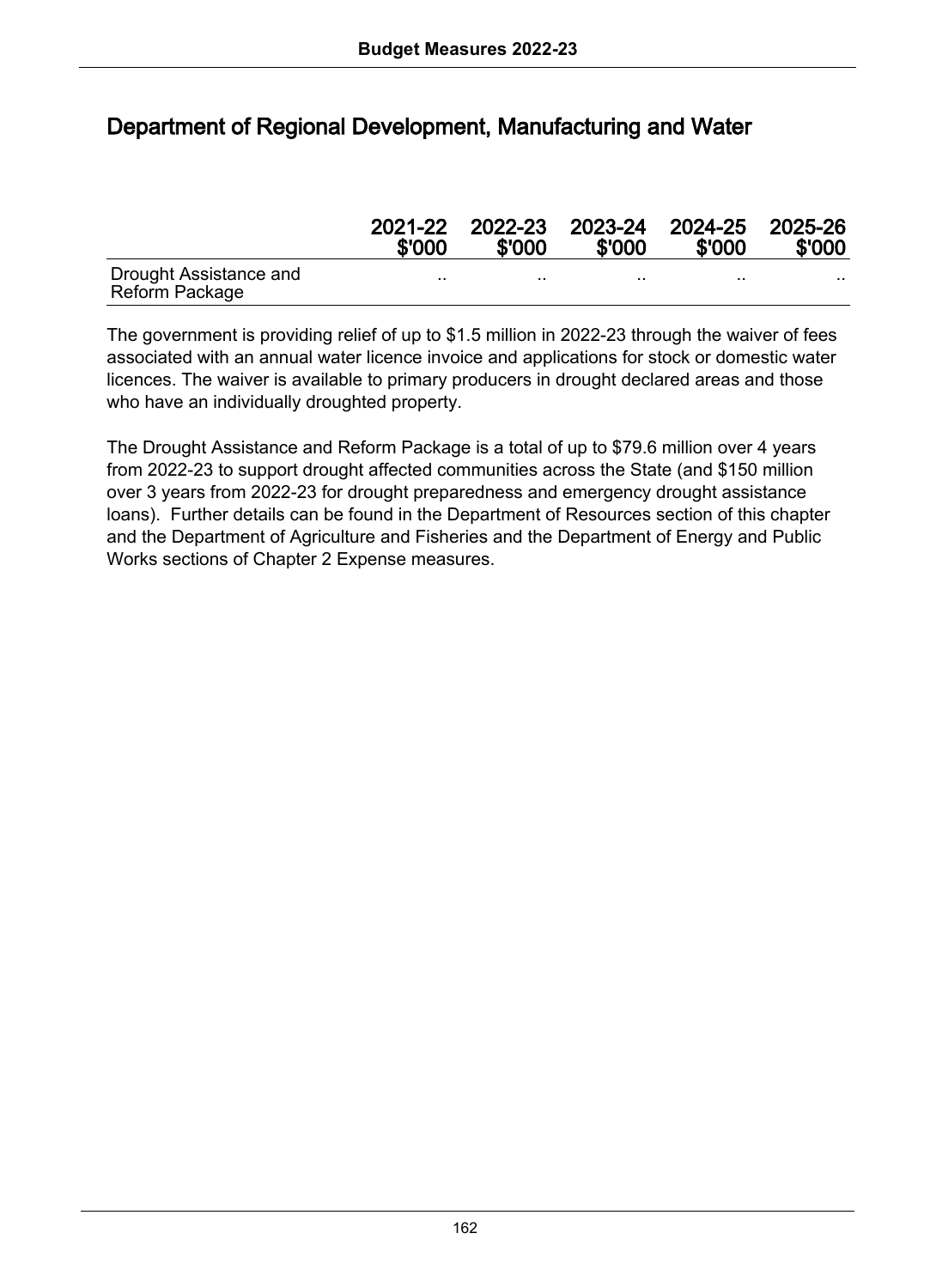#### Department of Resources

|                                          | 2021-22<br>\$'000 | \$'000 | \$'000 | 2022-23 2023-24 2024-25 2025-26<br>\$'000 | \$'000 |
|------------------------------------------|-------------------|--------|--------|-------------------------------------------|--------|
| Drought Assistance and<br>Reform Package |                   |        |        | . .                                       |        |

The government is providing relief of up to \$3.2 million in 2022-23 through rent rebates for drought declared areas.

The Drought Assistance and Reform Package is a total of up to \$79.6 million over 4 years from 2022-23 to support drought affected communities across the State (and \$150 million over 3 years from 2022-23 for drought preparedness and emergency drought assistance loans). Further details can be found in the Department of Regional Development, Manufacturing and Water section of this chapter and the Department of Agriculture and Fisheries and the Department of Energy and Public Works sections of Chapter 2 Expense measures.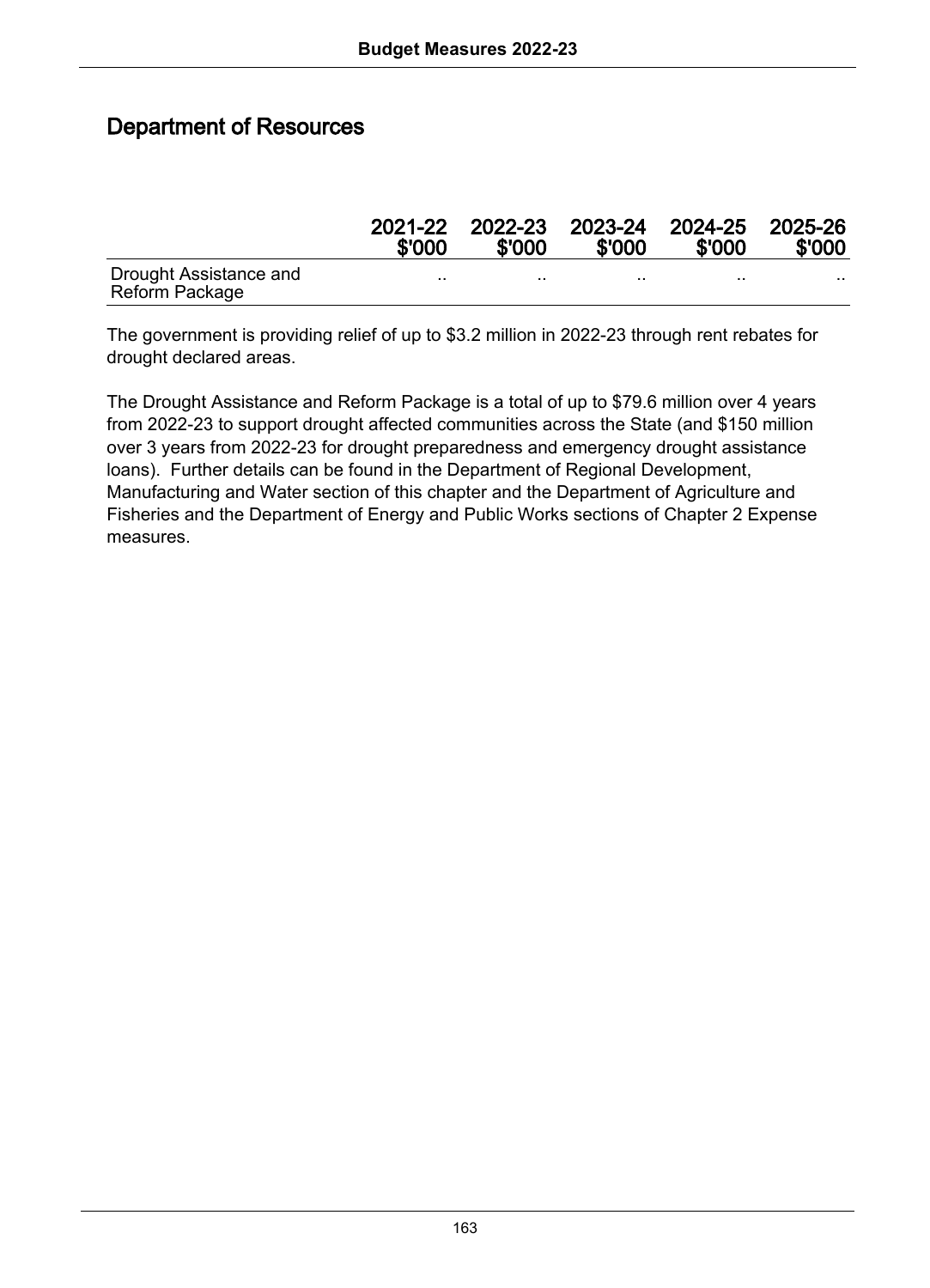## Queensland Health

|                                                                                                                | 2021-22   | 2022-23 | 2023-24 | 2024-25 | 2025-26 |
|----------------------------------------------------------------------------------------------------------------|-----------|---------|---------|---------|---------|
|                                                                                                                | \$'000    | \$'000  | \$'000  | \$'000  | \$'000  |
| Fee Alignment Cost<br>Recovery for Healthcare<br>Services Provided to<br>Australian Defence Force<br>Personnel | $\cdot$ . | 2.368   | 2.463   | 2.563   | 2.666   |

The government is increasing the fees charged by Queensland Health for healthcare services provided to Australian Defence Force (ADF) personnel to continue cost recovery. The additional cost of these fees will be borne by the Australian Government not ADF personnel. This measure is estimated to generate \$10.1 million in revenue from 2022-23 to 2025-26.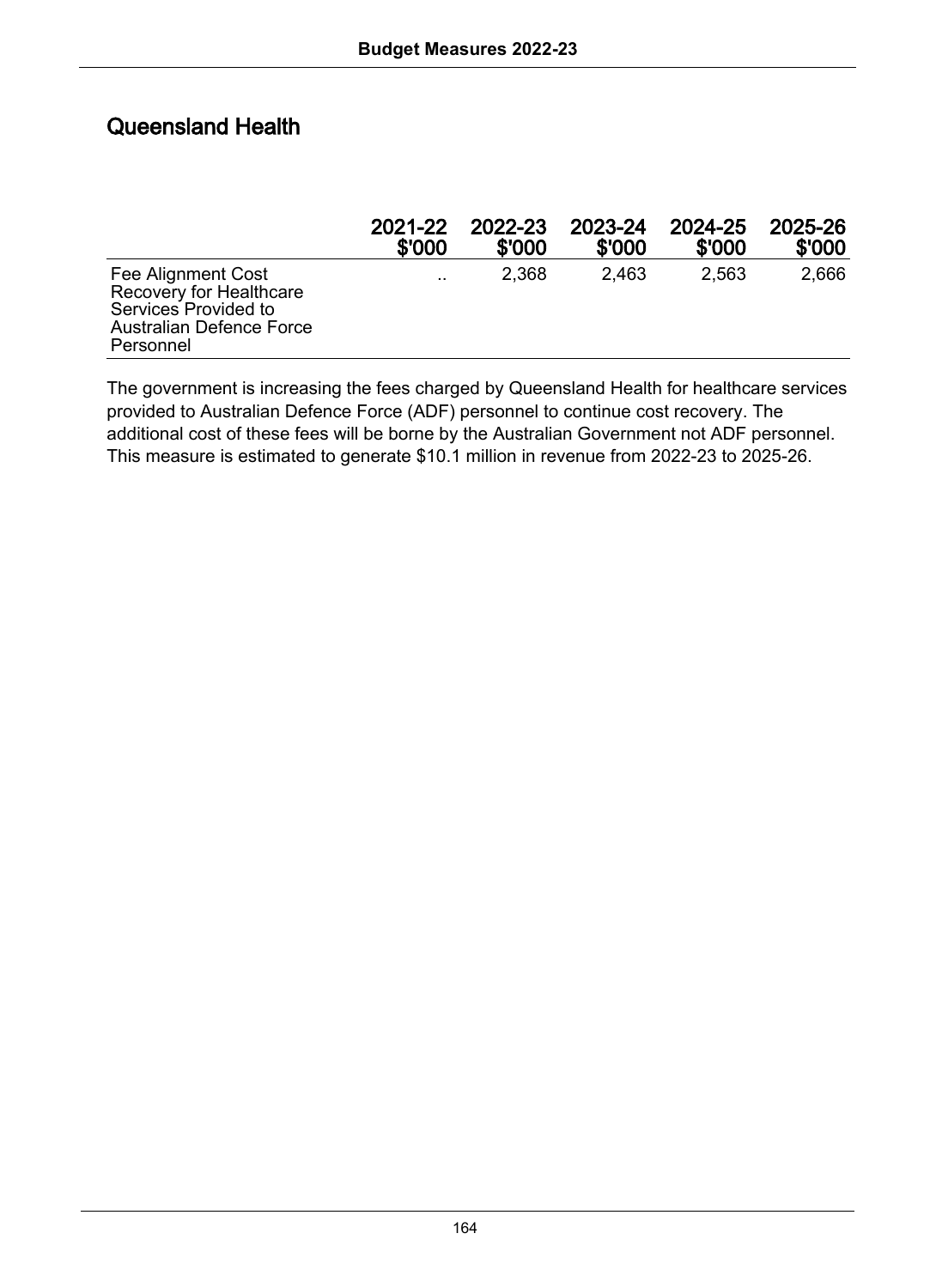# Queensland Treasury

|                                       | \$'000    | \$'000  | \$'000  | 2021-22 2022-23 2023-24 2024-25 2025-26<br>\$'000 | \$'000  |
|---------------------------------------|-----------|---------|---------|---------------------------------------------------|---------|
| <b>Progressive Coal Royalty Rates</b> | $\ddotsc$ | 764.807 | 126.549 | 138.693                                           | 146.226 |

The government is introducing three additional royalty rate tiers to the coal royalty structure, for coal sold, disposed of or used on or after 1 July 2022 as follows:

- a rate of 20 per cent on that part of the average price per tonne more than A\$175 but not more than A\$225
- a rate of 30 per cent on that part of the average price per tonne more than A\$225 but not more than A\$300
- a rate of 40 per cent on that part of the average price per tonne more than A\$300.

The additional tiers of coal royalty rates will ensure during future periods of high coal prices that the royalty return to the people of Queensland is appropriate for the use of the state's valuable and limited natural resources.

|                                     | \$'000 | \$'000  | \$'000  | 2021-22 2022-23 2023-24 2024-25 2025-26<br>\$'000 | \$'000  |
|-------------------------------------|--------|---------|---------|---------------------------------------------------|---------|
| Payroll Tax - Mental Health<br>Levy |        | 183.776 | 390.340 | 407.515                                           | 425.446 |

The government is introducing a mental health levy on large employers (or groups of employers) with annual Australian taxable wages over \$10 million, to provide a sustainable funding source for mental health services.

The mental health expense measures that this initiative funds is discussed in Chapter 2 Expenses measures. Where this measure actually raises more than sufficient revenue to fund the allocation to the mental health, alcohol and other drugs funding measures any additional funding will be available to allocate to future priority mental health capital initiatives.

Subject to the passage of legislative amendments, it is proposed that for payroll tax liabilities arising on or after 1 January 2023, a 0.25 per cent levy will apply to an employer's (or group of employers) annual Australian taxable wages above \$10 million, and an additional 0.5 per cent levy will apply to annual Australian taxable wages above \$100 million of the employer (or group of employers).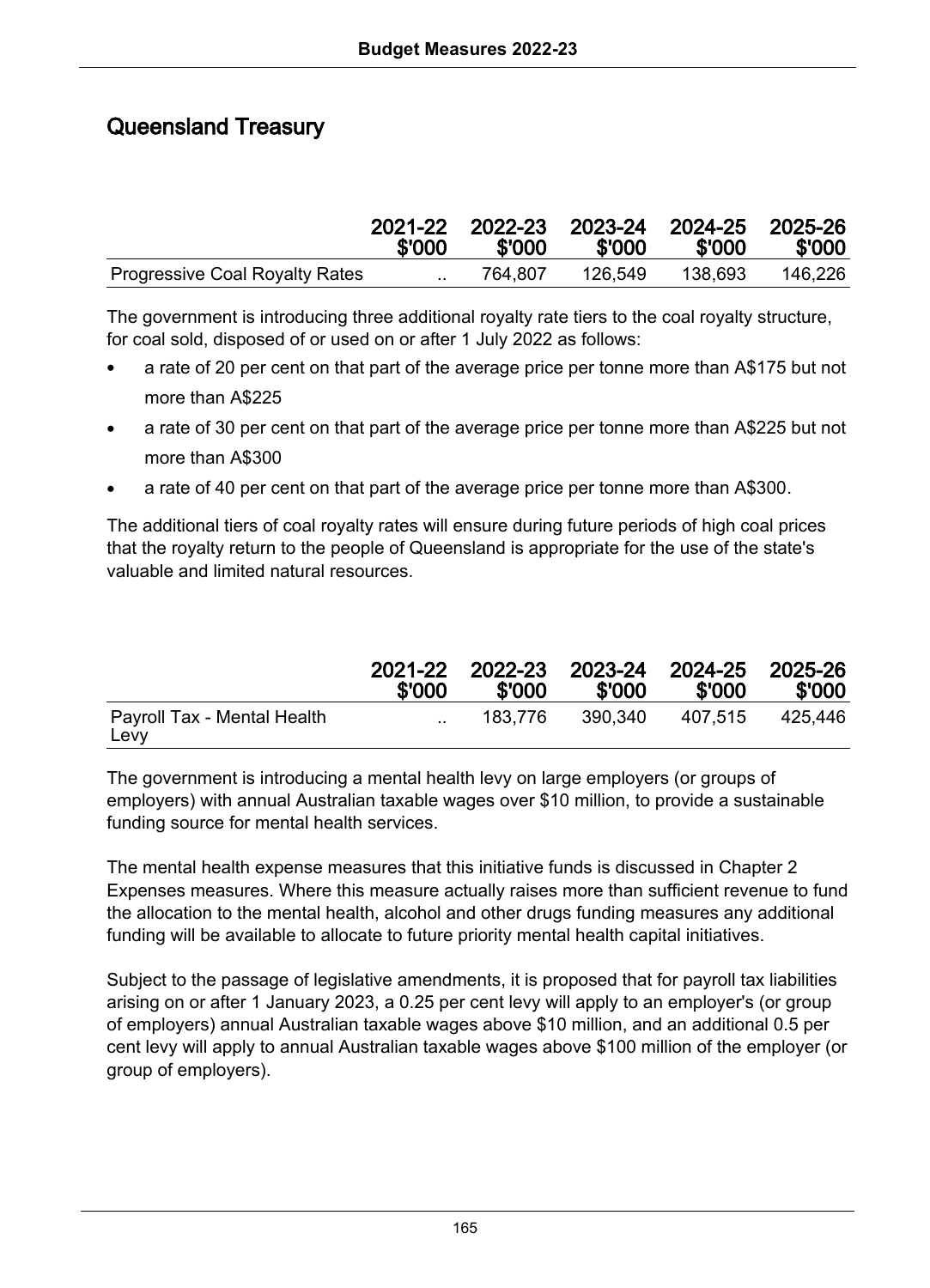|                    | \$'000    | 2021-22 2022-23 2023-24 2024-25 2025-26<br>\$'000 | \$'000 | \$'000 | \$'000 |
|--------------------|-----------|---------------------------------------------------|--------|--------|--------|
| Betting Tax Reform | $\cdot$ . | 40.000                                            | 80.000 | 80.000 | 80.000 |

The government has announced a new funding model to ensure ongoing sustainable funding for Queensland's racing industry. The reforms include applying a 5 per cent racing levy to the betting tax and making bonus bets (or free bets) taxable. Racing Queensland will then be hypothecated 80 per cent of total betting tax revenue. Subject to the passage of legislative amendments, it is proposed that the changes will take effect from 1 December 2022.

|                                                                                     | 2021-22       | 2022-23 | 2023-24 | 2024-25 | 2025-26 |
|-------------------------------------------------------------------------------------|---------------|---------|---------|---------|---------|
|                                                                                     | \$'000        | \$'000  | \$'000  | \$'000  | \$'000  |
| Additional Foreign Acquirer<br>Duty Exemption for<br><b>Retirement Visa Holders</b> | $\sim$ $\sim$ | (150)   | (300)   | (300)   | (300)   |

Retirement visa holders (that is, holders of subclass 405 and 410 visas) will be exempt from additional foreign acquirer duty for purchases of their principal place of residence on or after 1 January 2023. This change will ensure that, subject to conditions, holders of retirement visas who purchase a home will not be subject to a surcharge rate of duty, and only duty at standard concessional rates will apply to eligible transactions.

The change is subject to the passage of legislative amendments.

|                                              | 2021-22<br>\$'000 | 2022-23 2023-24 2024-25 2025-26<br>\$'000 | \$'000   | \$'000   | \$'000   |
|----------------------------------------------|-------------------|-------------------------------------------|----------|----------|----------|
| Payroll Tax Extending<br>Deduction Phase Out | $\cdot$ .         | (30.000)                                  | (60.000) | (60.000) | (60.000) |

The government will provide tax relief to small and medium businesses, through adjustments to the existing payroll tax deduction framework.

Subject to the passage of legislative amendments, it is proposed that for payroll tax liabilities arising on or after 1 January 2023, the payroll tax deduction will be extended from the current ceiling of \$6.5 million in annual Australian taxable wages up to \$10.4 million. This reflects an increase in the phase out rate of the deduction from \$1 for every \$4 to a rate of \$1 for every \$7 of taxable wages above the \$1.3 million threshold, benefitting over 12,000 businesses.